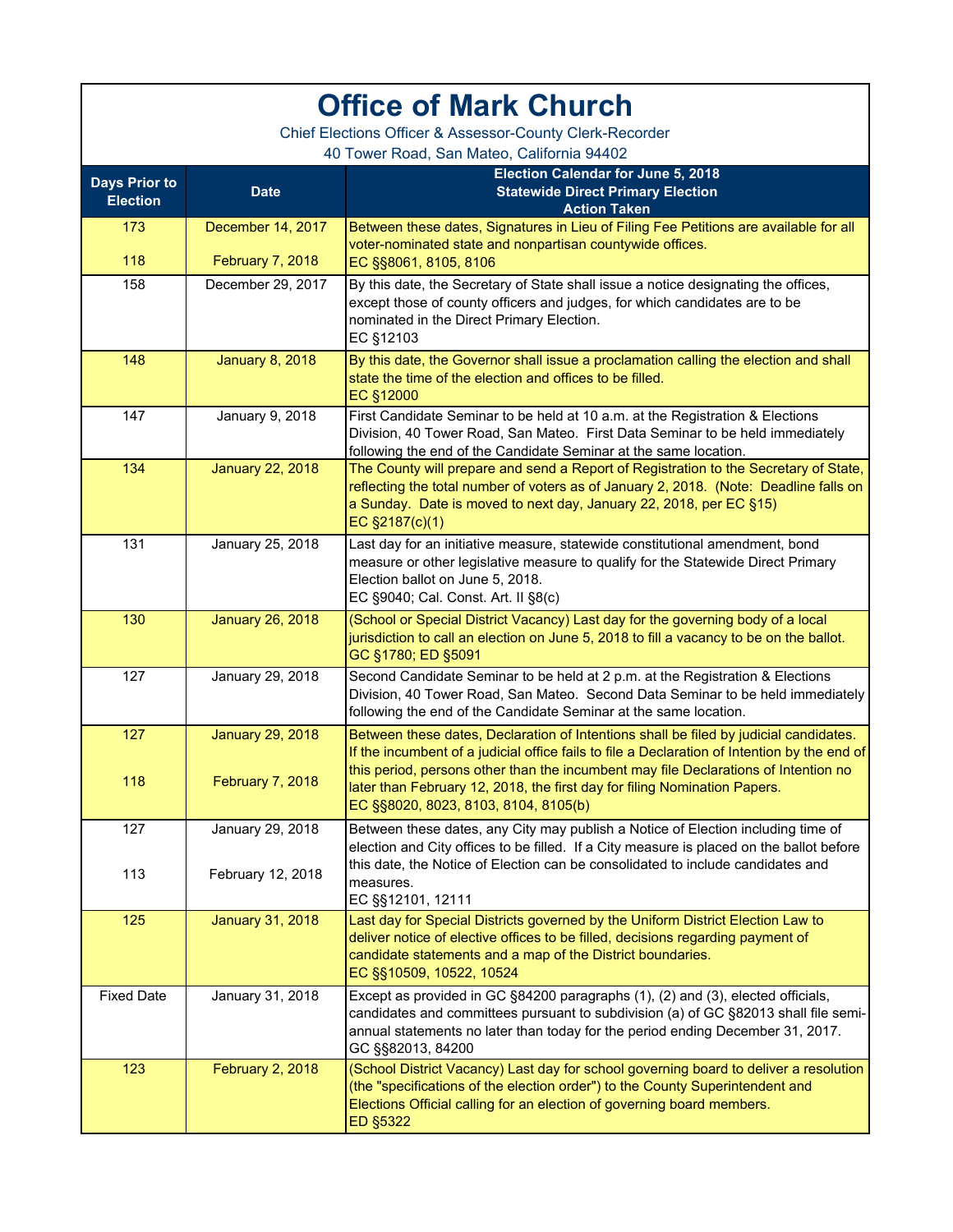| 120       | February 5, 2018                   | (School District Vacancy) Last day for the County Superintendent to deliver an<br>official order and formal Notice of Election of governing board members to the<br>Elections Official.<br>ED §5325(b)                                                                                                                                                                                                                                                                                                                                                                                                                                                                                                                                                                                                                                                                                                                                                                                                                                  |
|-----------|------------------------------------|-----------------------------------------------------------------------------------------------------------------------------------------------------------------------------------------------------------------------------------------------------------------------------------------------------------------------------------------------------------------------------------------------------------------------------------------------------------------------------------------------------------------------------------------------------------------------------------------------------------------------------------------------------------------------------------------------------------------------------------------------------------------------------------------------------------------------------------------------------------------------------------------------------------------------------------------------------------------------------------------------------------------------------------------|
| 120<br>90 | February 5, 2018<br>March 7, 2018  | Between these dates, the County shall publish the Notice of Election (date of<br>election, identification of offices to be filled, statement of required qualifications,<br>where Nomination Documents are available, deadline for filing required forms,<br>statement regarding appointment and the hours of opening and closing the polls).<br>The notice of central counting place may be combined with this notice. The<br>Elections Official shall also issue a press release indicating offices to be filled and a<br>telephone contact number for related information.<br>EC §§12109, 12112; GC §6061; ED §5363                                                                                                                                                                                                                                                                                                                                                                                                                  |
| 118       | February 7, 2018                   | Last day to file Signatures in Lieu of Filing Fee Petitions for all voter-nominated state<br>and nonpartisan countywide offices.<br>EC §§8061, 8105 8106                                                                                                                                                                                                                                                                                                                                                                                                                                                                                                                                                                                                                                                                                                                                                                                                                                                                                |
| 118       | February 7, 2018                   | Last day for judicial candidates to file a Declaration of Intention. If the incumbent<br>judicial candidate fails to file a Declaration of Intention by today, persons other than<br>the incumbent may file Declarations of Intention no later than February 12, 2018, the<br>first day for filing Nomination Papers.<br>EC §§8020, 8023, 8103, 8104, 8105(b)                                                                                                                                                                                                                                                                                                                                                                                                                                                                                                                                                                                                                                                                           |
| 113       | February 12, 2018                  | (City Vacancy) For a vacancy in a City election office, this is the last day for the City<br>Council to call a special election for June 5, 2018 to fill the vacancy. The City shall<br>immediately publish the Notice of Election.<br>EC §§12101-02; GC §36512                                                                                                                                                                                                                                                                                                                                                                                                                                                                                                                                                                                                                                                                                                                                                                         |
| 113       | February 12, 2018                  | If the incumbent of a judicial office fails to file a Declaration of Intention by 5 p.m. on<br>February 7, 2018, persons other than the incumbent may file a Declaration of<br>Intention by 5 p.m. today. Filing fee must be paid at the time of filing.<br>EC §§8023, 8103, 8105                                                                                                                                                                                                                                                                                                                                                                                                                                                                                                                                                                                                                                                                                                                                                       |
| 113<br>88 | February 12, 2018<br>March 9, 2018 | Between these dates is the Candidate Filing Period. Nomination Papers and<br>Declarations of Candidacy are available during this time. A non-refundable filing fee<br>(if applicable) and optional candidate statement are due at the time of filing.<br>Paperwork must be received by the close of business on March 9, 2018 (candidates<br>filing at the Registration & Elections Division have until 5 p.m.; municipal candidates<br>should check the hours of their City Clerk's office). No candidate whose<br>Declaration of Candidacy has been filed for any primary election may<br>withdraw as a candidate at that primary election. The candidate statement may<br>be withdrawn but not changed during this period and until 5 p.m. of the next working<br>day (March 12, 2018) after the close of the nomination period. (Note: Statutory<br>opening date falls on a holiday. Date is moved to next business day on March 12,<br>2018, per EC §15.)<br>EC §§8020, 8061, 8105, 8800, 10220, 10407, 10510, 10603, 13107, 13307 |
| 90        | March 7, 2018                      | During this period, contributions of \$1,000 or more in the aggregate per source<br>made to or received by a candidate or committee must be reported within 24 hours.                                                                                                                                                                                                                                                                                                                                                                                                                                                                                                                                                                                                                                                                                                                                                                                                                                                                   |
| $\pmb{0}$ | June 5, 2018                       | GC §§82036, 84203                                                                                                                                                                                                                                                                                                                                                                                                                                                                                                                                                                                                                                                                                                                                                                                                                                                                                                                                                                                                                       |
| 87<br>83  | March 10, 2018<br>March 14, 2018   | Between these dates is the Extended Candidate Filing Period. If an eligible<br>incumbent does not file Nomination Documents by March 9, 2018 at 5 p.m., the<br>filing period is extended for that office for five calendar days until March 14, 2018 at<br>5 p.m., for any person other than the incumbent. This section is not applicable<br>where there is no incumbent eligible to be elected.<br>EC §§8022, 8024, 10407                                                                                                                                                                                                                                                                                                                                                                                                                                                                                                                                                                                                             |
| 88        | March 9, 2018                      | (School District Measure) Last day for a school governing board to deliver a<br>resolution (the "specifications of the election order") to the County Superintendent of<br>Schools and the Elections Official calling for an election on a measure.<br><b>ED §5322</b>                                                                                                                                                                                                                                                                                                                                                                                                                                                                                                                                                                                                                                                                                                                                                                  |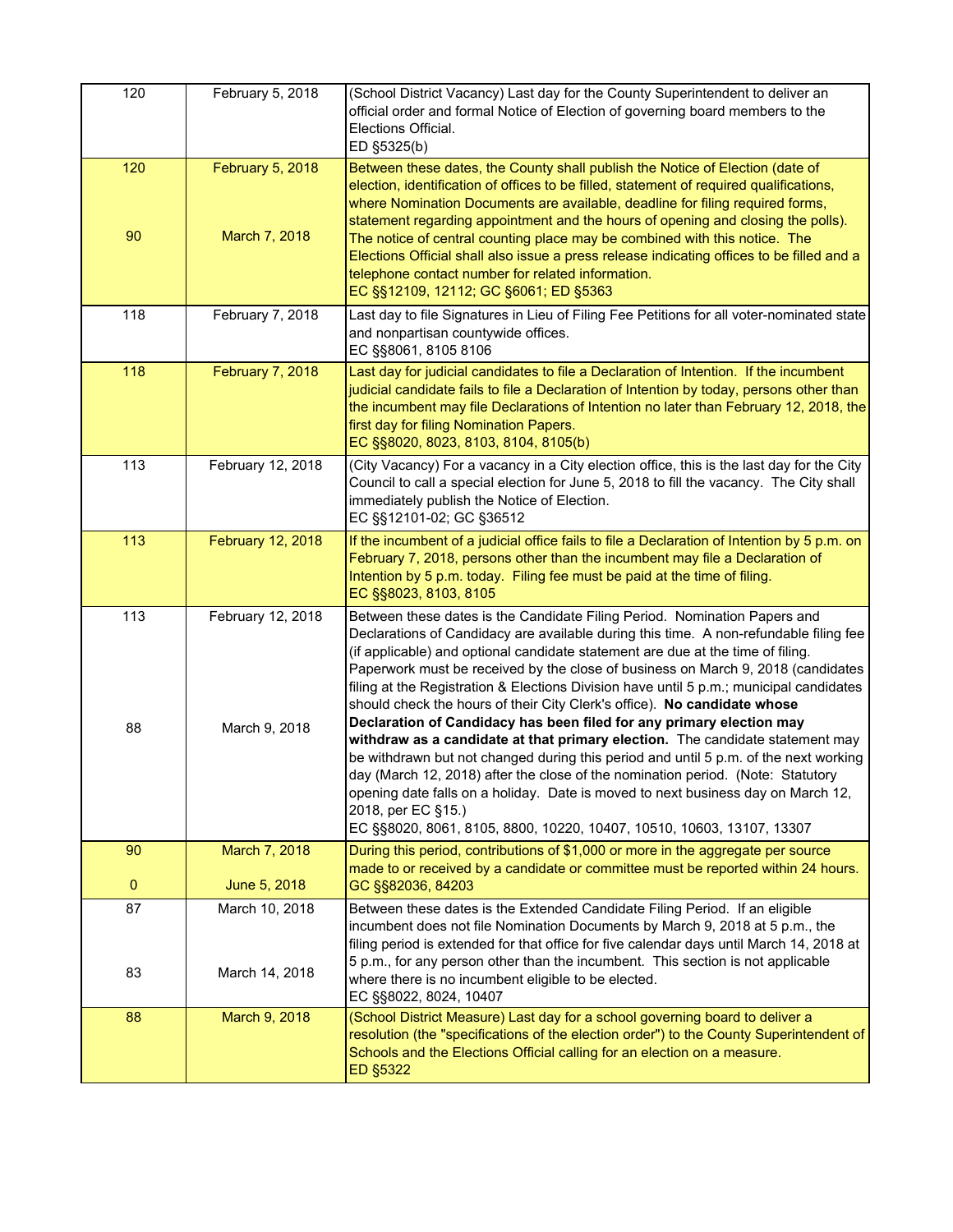| 88       | March 9, 2018                   | Last day for a local entity to request election services and consolidation from the<br>San Mateo County Board of Supervisors for the June 5, 2018 election by filing with<br>the Board of Supervisors and submitting a copy of the resolution of its governing<br>board requesting the consolidation to the Elections Official.<br>EC §§1405, 10002, 10403, 12001                                                                                                                                                   |
|----------|---------------------------------|---------------------------------------------------------------------------------------------------------------------------------------------------------------------------------------------------------------------------------------------------------------------------------------------------------------------------------------------------------------------------------------------------------------------------------------------------------------------------------------------------------------------|
| 88       | March 9, 2018                   | Last day for candidates to submit Nomination Documents (Declaration of Candidacy<br>and Nomination Papers), due by 5 p.m. to the Registration & Elections Division.<br>(City candidates should check the hours of their City Clerk's office.)<br>EC §§8020, 10220, 10224, 10407, 10510, 10603, 13107, 13307                                                                                                                                                                                                         |
| 88       | March 9, 2018                   | The 10-calendar-day public review period begins March 9, 2018 at 5 p.m. and ends<br>March 19, 2018 at 5 p.m. for all documents filed as of the filing deadline of March 9,<br>2018. Between these dates, the Elections Official or any registered voter eligible to                                                                                                                                                                                                                                                 |
| 78       | March 19, 2018                  | vote on the contest in question may seek a writ of mandate or injunction requiring<br>any or all of the materials to be amended or deleted if found to be misleading or<br>inaccurate. Documents subject to this review include resolutions, ordinances,<br>declarations and candidate statements.<br>EC §§9190, 9295, 9380, 9509, 13313                                                                                                                                                                            |
| 88<br>78 | March 9, 2018<br>March 19, 2018 | Between these dates, anyone seeking to run as a write-in candidate for a Superior<br>Court judge office where only the incumbent has filed Nomination Documents must<br>file a petition indicating a write-in campaign will be conducted. The petition must be<br>signed by at least 0.1 percent of the registered voters qualified to vote with respect<br>to the office, provided that the petition shall contain at least 100 signatures but need<br>not contain more than 600 signatures.<br>EC §§8203, 8600-04 |
| 85       | March 12, 2018                  | Except as provided in EC §13309, 5 p.m. today is the deadline for candidates to<br>withdraw a candidate's statement. Candidates may withdraw but may not change<br>their statements.<br>EC §13307(a)(3)                                                                                                                                                                                                                                                                                                             |
| 85       | March 12, 2018                  | The County will publish a notice regarding County, School District and Special<br>District measures, the dates for submitting Primary Arguments and Rebuttals, the 10-<br>day public examination periods, the hours of opening and closing the polls, and the<br>central ballot counting location.<br>EC §§9163, 9502, 10242, 12109, 12112; GC §6061; ED §5363                                                                                                                                                      |
| 83       | March 14, 2018                  | Candidate Filing Period closes at 5 p.m. today for extended offices. Extended filing<br>periods occur when an eligible incumbent does not file for re-election; the extension<br>only applies to non-incumbent candidates for such an office. City candidates should<br>file paperwork with their City Clerk's office; all other candidates should file with the<br>County Elections Official.<br>EC §§8022, 8024, 10407                                                                                            |
| 83       | March 14, 2018                  | Last day for an order of election calling for a ballot measure to be amended or<br>withdrawn. A resolution of the legislative body that issued the order of election must<br>be filed with the Elections Official by today in order to amend or withdraw a ballot<br>measure.<br><b>EC §9605</b>                                                                                                                                                                                                                    |
| 82       | March 15, 2018                  | Randomized Alphabet Drawings are conducted by both the Secretary of State and<br>County Elections Official today at 11 a.m. to determine the order in which candidate<br>names will appear on the ballot and the letters that will be assigned to each ballot<br>measure.<br>EC §§13112, 13113, 13116                                                                                                                                                                                                               |
| 82       | March 15, 2018                  | Last day for candidates whose filing period ended on March 14, 2018 to withdraw<br>their candidate statement. The statement may be withdrawn, but not changed, until<br>5 p.m.<br>EC §13307(a)(3)                                                                                                                                                                                                                                                                                                                   |
| 81       | March 16, 2018                  | For consolidated elections, the names of the candidates to appear upon the ballot<br>where district, city or other political subdivision offices are to be filled shall be filed<br>with the Elections Official by this date.<br>EC §10403                                                                                                                                                                                                                                                                          |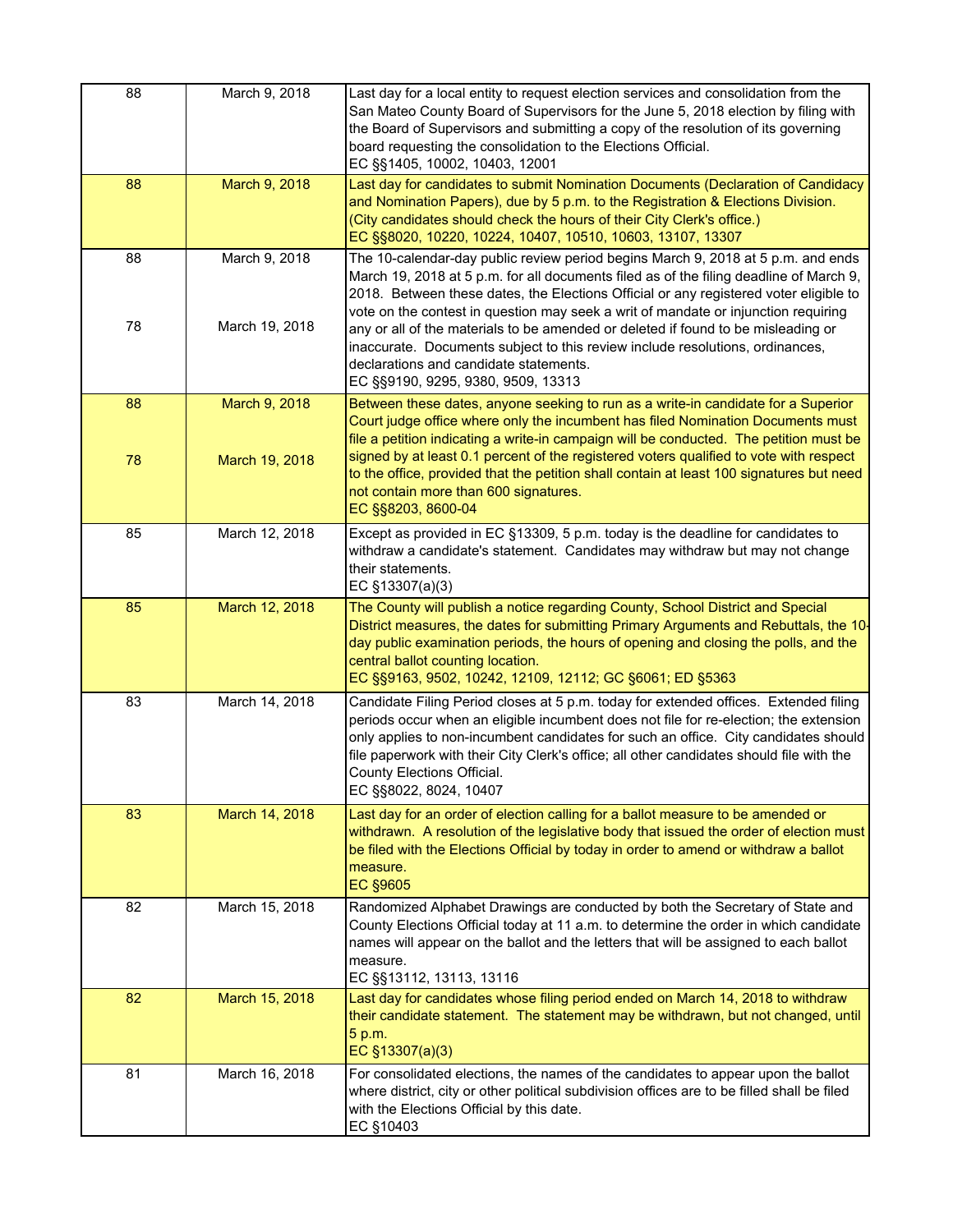| 81       | March 16, 2018                  | Primary Arguments in favor of and against local measures are due by 5 p.m. Such<br>arguments, if already submitted, may be changed up to and including today.<br>Arguments for City measures must be filed with the City Clerk's office.<br>EC §§9162-63, 9282-83, 9286, 9315-16, 9501-03                                                                                                                                                                                                                                   |
|----------|---------------------------------|-----------------------------------------------------------------------------------------------------------------------------------------------------------------------------------------------------------------------------------------------------------------------------------------------------------------------------------------------------------------------------------------------------------------------------------------------------------------------------------------------------------------------------|
| 81       | March 16, 2018                  | The 10-calendar-day public review period begins March 16, 2018 at 5 p.m. and ends<br>March 26, 2018 at 5 p.m. for Primary Arguments filed in favor of and against local<br>measures. Between these dates, the Elections Official or any registered voter                                                                                                                                                                                                                                                                    |
| 71       | March 26, 2018                  | eligible to vote on the contest in question may seek a writ of mandate or injunction<br>requiring any or all of the materials to be amended or deleted if found to be false,<br>misleading or inconsistent with Elections Code. Arguments for City measures are<br>reviewed at the City Clerk's office.<br>EC §§9190, 9295, 9380, 9509                                                                                                                                                                                      |
| 78       | March 19, 2018                  | The 10-calendar-day public review period ends at 5 p.m. for all documents filed by<br>March 9, 2018. Writs of mandate and injunctions cannot be sought after this date<br>on documents filed as of the close of the Candidate Filing Period (March 9, 2018).<br>EC §§9190, 9295, 9380, 9509, 13313                                                                                                                                                                                                                          |
| 71       | March 26, 2018                  | The 10-calendar-day public review period ends at 5 p.m. today for all Primary<br>Arguments filed in favor of and against local measures. Writs of mandate and<br>injunctions cannot be sought after this date on documents filed as of March 16,<br>2018.<br>EC §§9190, 9295, 9380, 9509                                                                                                                                                                                                                                    |
| 71       | March 26, 2018                  | Rebuttal Arguments for measures where a Primary Argument was filed both in favor<br>and against are due on this date by 5 p.m. Such arguments may be changed up to<br>and including today. Rebuttal arguments for City measures must be filed with the<br>City Clerk's office.<br>EC §§9163, 9167, 9285-86, 9316-17, 9502, 9504                                                                                                                                                                                             |
| 71       | March 26, 2018                  | Impartial Analyses for measures are due on this date by 5 p.m.<br>EC §§9160, 9163, 9280, 9286, 9313-14, 9316, 9500, 9502                                                                                                                                                                                                                                                                                                                                                                                                    |
| 71<br>61 | March 26, 2018<br>April 5, 2018 | The 10-calendar-day public review period begins March 26, 2018 at 5 p.m. and ends<br>April 5, 2018 at 5 p.m. for Rebuttal Arguments filed in favor or against local<br>measures and Impartial Analyses. Between these dates, the Elections Official or<br>any registered voter eligible to vote on the contest in question may seek a writ of<br>mandate or injunction requiring any or all of the materials to be amended or deleted<br>if found to be false, misleading or inconsistent with the Elections Code. Rebuttal |
|          |                                 | arguments and Impartial Analyses for City measures are reviewed at the City Clerk's<br>office.<br>EC §§9190, 9286, 9295, 9380, 9509                                                                                                                                                                                                                                                                                                                                                                                         |
| 68       | March 29, 2018                  | Certified List of Candidates. The California Secretary of State will provide a certified<br>list of qualified Federal and State Legislative candidates, including ballot rotation<br>lists, to the County Election Offices.<br>EC§§ 8120-8125                                                                                                                                                                                                                                                                               |
| 61       | April 5, 2018                   | The 10-calendar-day public review period ends at 5 p.m. today for all Rebuttal<br>Arguments filed in favor and/or against local measures and Impartial Analyses.<br>Writs of mandate and injunctions may not be sought after this date on documents<br>filed by March 26, 2018.<br>EC §§9190, 9295, 9380, 9509, 13313                                                                                                                                                                                                       |
| 61       | April 5, 2018                   | Any City that requests the Board of Supervisors permit the Elections Official to<br>prepare the City's election materials shall supply the Elections Official with a list of<br>its precincts, or consolidated precincts, as applicable, no later than this date.<br>EC §10002                                                                                                                                                                                                                                              |
| 60       | April 6, 2018                   | Between these dates, the County Elections Official must send ballots and balloting<br>materials to all Military and Overseas Voters who filed ballot applications by April 21,                                                                                                                                                                                                                                                                                                                                              |
| 45       | April 21, 2018                  | 2018.<br>EC §§300(b), 3105, 3114                                                                                                                                                                                                                                                                                                                                                                                                                                                                                            |
| 57       | April 9, 2018                   | During this time, write-in candidates must file a statement of write-in candidacy and<br>other required documentation with the Registration & Elections Division. City                                                                                                                                                                                                                                                                                                                                                      |
| 14       | May 22, 2018                    | candidates must file their paperwork with their City Clerk's office.<br>EC §§8600-05                                                                                                                                                                                                                                                                                                                                                                                                                                        |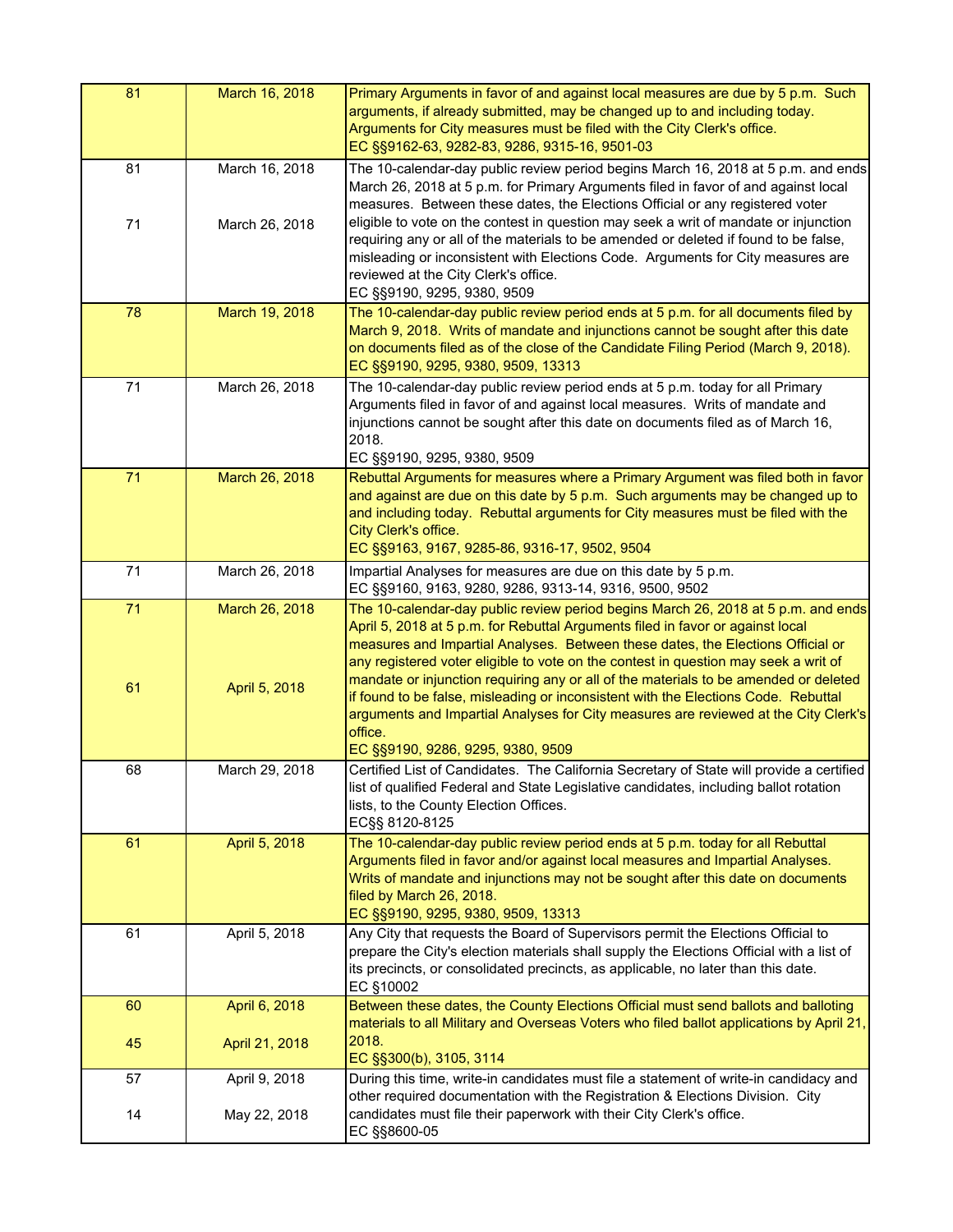| 50             | April 16, 2018 | By this date, each County must send the Report of Registration, reflecting the total<br>number of voters as of April 6, 2018, to the Secretary of State.<br>EC §2187(c)(2)                                                                                                                                                                 |
|----------------|----------------|--------------------------------------------------------------------------------------------------------------------------------------------------------------------------------------------------------------------------------------------------------------------------------------------------------------------------------------------|
| 40             | April 26, 2018 | Between these dates, the San Mateo County Sample Ballot & Official Voter<br>Information Pamphlet and the State Voter Information Guide will begin mailing to                                                                                                                                                                               |
| 21             | May 15, 2018   | each voter who is registered at least 29 days prior to the election.<br>EC §§9094, 13303-04                                                                                                                                                                                                                                                |
| 40             | April 26, 2018 | First pre-election campaign committee statement for candidates and committees is<br>due for the period ending April 21, 2018.<br>GC §84200.8                                                                                                                                                                                               |
| 29             | May 7, 2018    | Between these dates, Vote by Mail ballots will be sent to all registered voters in the<br>county. Voters interested in having replacement Vote by Mail ballots be mailed to                                                                                                                                                                |
| $\overline{7}$ | May 29, 2018   | them should make the request by May 29, 2018 to ensure the ballots arrive on or<br>before Election Day.<br>EC §§3001, 4005(a)(8)(A)                                                                                                                                                                                                        |
| 29             | May 7, 2018    | Early voting period starts on this day, with three Vote Centers opening in San<br>Mateo, Redwood City and South San Francisco.                                                                                                                                                                                                             |
| 28             | May 8, 2017    | Between these dates, at least one ballot drop-off location shall be provided for every<br>15,000 registered voters within the jurisdiction where the election is held, as                                                                                                                                                                  |
| 0              | June 5, 2018   | determined on March 9. All ballot drop-off locations shall be open at least during<br>regular business hours. At least one ballot drop-off location shall be an accessible,<br>secured, exterior drop box that is available for a minimum of 12 hours per day<br>including regular business hours.<br>EC§ 4005 (a)(1)(A)(B)                |
| 15             | May 21, 2018   | Voter registration closes on this date. Voters must register by this date to be eligible<br>to vote in this election. Voter registration forms postmarked prior to or on this date<br>are accepted.<br><b>EC §2102</b>                                                                                                                     |
| 15             | May 21, 2018   | Processing of Vote by Mail ballots may begin on this date (10 business days before<br>Election Day). Processing Vote by Mail ballots includes opening Vote by Mail ballot<br>return envelopes, removing ballots, duplicating any damaged ballots and preparing<br>the ballots to be machine-read, or machine-reading them.<br>EC §15101(b) |
| 14             | May 22, 2018   | The Candidate Filing Period for write-in candidates ends today at 5 p.m. All<br>potential candidates must submit all required documents by this date in order to be a<br>qualified write-in candidate. City candidates must file their paperwork with their City<br>Clerk's office.<br>EC §§8601-05                                        |
| 14             | May 22, 2018   | Between these dates, those who become new United States citizens on or after May<br>22, 2018, are eligible to register and vote at the Registration & Elections Division. A                                                                                                                                                                |
| 0              | June 5, 2018   | new citizen registering during this time must provide proof of citizenship and declare<br>that he or she has established residency in California.<br>EC §§331, 3500, 3501                                                                                                                                                                  |
| 14             | May 22, 2018   | Between these dates, the Elections Official shall provide conditional voter                                                                                                                                                                                                                                                                |
| $\bf{0}$       | June 5, 2018   | registration and provisional voting at all Vote Centers.<br>EC §§2170-73                                                                                                                                                                                                                                                                   |
| 12             | May 24, 2018   | Second pre-election campaign committee statement for candidates and committees<br>is due for the period ending May 19, 2018.<br>GC §84200.8                                                                                                                                                                                                |
| 10             | May 26, 2018   | Between these dates, for a minimum of eight hours per day, at least one Vote                                                                                                                                                                                                                                                               |
| 4              | June 1, 2018   | Center is provided for every 50,000 registered voters within the jurisdiction where<br>the election is held, as determined on March 9, 2018.<br>EC $$4005 (a)(4)(A)$                                                                                                                                                                       |
| $\overline{7}$ | May 29, 2018   | By this date, the County shall publish a list of the polling places (Vote Centers)<br>designated for each election precinct and precinct board members appointed for this<br>election.<br>EC §§12105, 12105.5, 12106                                                                                                                       |